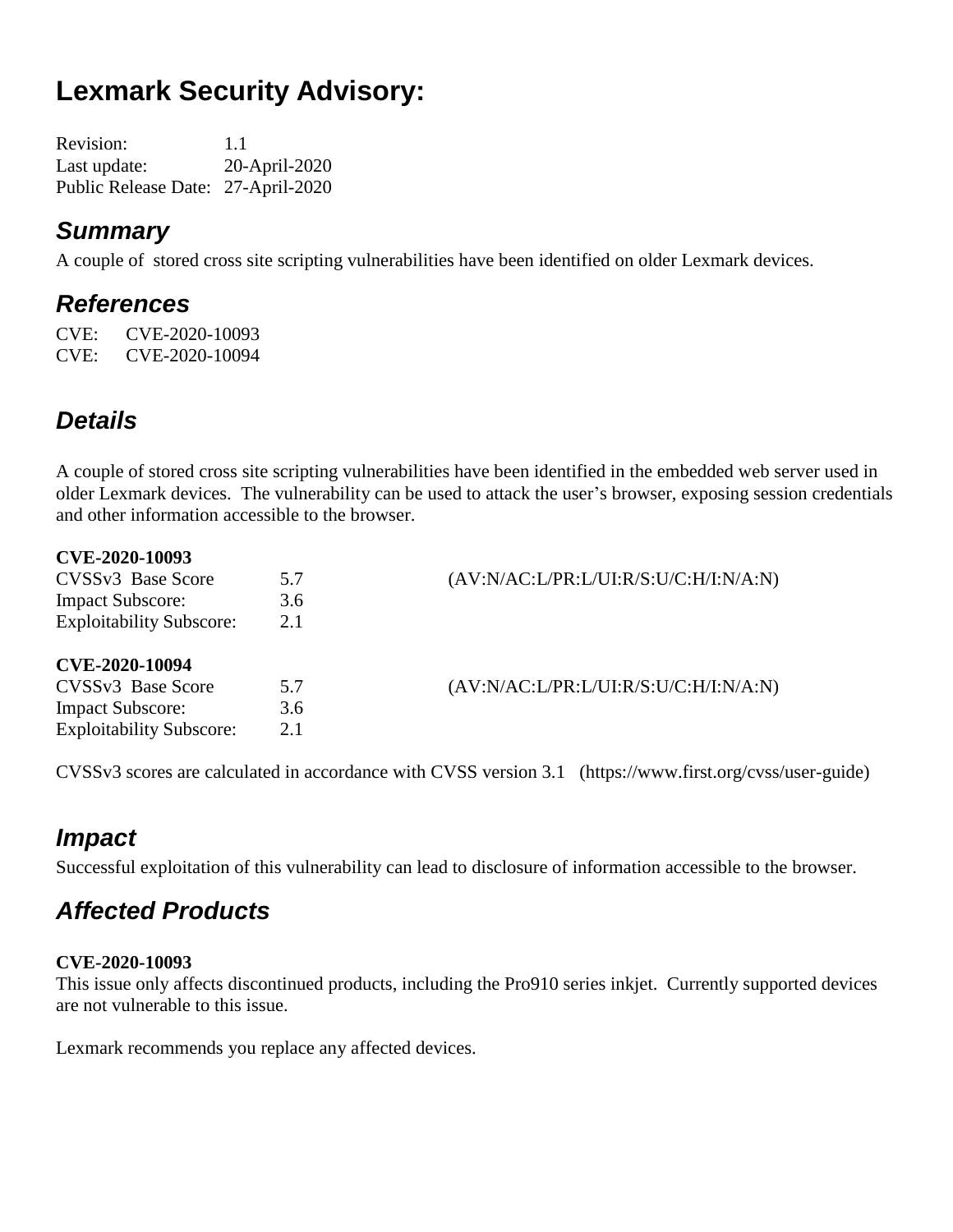#### **CVE-2020-10094**

To determine a devices firmware level, select the "Settings"->"Reports"->"Menu Setting Page" menu item from the operator panel. If the firmware level listed under "Device Information" matches any level under "Affected Releases", then upgrade to a "Fixed Release".

| <b>Lexmark Models</b>       | <b>Affected Releases</b>    | <b>Fixed Releases</b>    |
|-----------------------------|-----------------------------|--------------------------|
| CS31x                       | LW74.VYL.P272 and previous  | LW74.VYL.P273 and later  |
| CS41x                       | LW74.VY2.P272 and previous  | LW74.VY2.P273 and later  |
| CS51x                       | LW74.VY4.P272 and previous  | LW74.VY4.P273 and later  |
| CX310                       | LW74.GM2.P272 and previous  | LW74.GM2.P273 and later  |
| CX410 & XC2130              | LW74.GM4.P272 and previous  | LW74.GM4.P273 and later  |
| CX510 & XC2132              | LW74.GM7.P272 and previous  | LW74.GM7.P273 and later  |
| MS310, MS312, MS317         | LW74.PRL.P272 and previous  | LW74.PRL.P273 and later  |
| MS410, M1140                | LW74.PRL.P272 and previous  | LW74.PRL.P273 and later  |
| MS315, MS415, MS417         | LW74.TL2.P272 and previous  | LW74.TL2.P273 and later  |
| MS51x, MS610dn, MS617       | LW74.PR2.P272 and previous  | LW74.PR2.P273 and later  |
| M1145, M3150dn              | LW74.PR2.P272 and previous  | LW74.PR2.P273 and later  |
| MS610de, M3150              | LW74.PR4.P272 and previous  | LW74.PR4.P273 and later  |
| MS71x, M5163dn              | LW74.DN2.P272 and previous  | LW74.DN2.P273 and later  |
| MS810, MS811, MS812, MS817, | LW74.DN2.P272 and previous  | LW74.DN2.P273 and later  |
| <b>MS818</b>                |                             |                          |
| MS810de, M5155, M5163       | LW74.DN4.P272 and previous  | LW74.DN4.P273 and later  |
| MS812de, M5170              | LW74.DN7.P272 and previous  | LW74.DN7.P273 and later  |
| MS91x                       | LW74.SA.P272 and previous   | LW74.SA.P273 and later   |
| MX31x, XM1135               | LW74.SB2.P272 and previous  | LW74.SB2.P273 and later  |
| MX410, MX510 & MX511        | LW74.SB4.P272 and previous  | LW74.SB4.P273 and later  |
| XM1140, XM1145              | LW74.SB4.P272 and previous  | LW74.SB4.P273 and later  |
| MX610 & MX611               | LW74.SB7.P272 and previous  | LW74.SB7.P273 and later  |
| XM3150                      | LW74.SB7.P272 and previous  | LW74.SB7.P273 and later  |
| MX71x, MX81x                | LW74.TU.P272 and previous   | LW74.TU.P273 and later   |
| XM51xx & XM71xx             | LW74.TU.P272 and previous   | LW74.TU.P273 and later   |
| MX91x & XM91x               | LW74.MG.P272 and previous   | LW74.MG.P273 and later   |
| <b>MX6500e</b>              | LW74.JD.P272 and previous   | LW74.JD.P273 and later   |
| C746                        | LHS60.CM2.P737 and previous | LHS60.CM2.P738 and later |
| C748, CS748                 | LHS60.CM4.P737 and previous | LHS60.CM4.P738 and later |
| C792, CS796                 | LHS60.HC.P737 and previous  | LHS60.HC.P738 and later  |
| C925                        | LHS60.HV.P737 and previous  | LHS60.HV.P738 and later  |
| C <sub>950</sub>            | LHS60.TP.P737 and previous  | LHS60.TP.P738 and later  |
| X548 & XS548                | LHS60.VK.P737 and previous  | LHS60.VK.P738 and later  |
| X74x & XS748                | LHS60.NY.P737 and previous  | LHS60.NY.P738 and later  |
| X792 & XS79x                | LHS60.MR.P737 and previous  | LHS60.MR.P738 and later  |
| X925 & XS925                | LHS60.HK.P737 and previous  | LHS60.HK.P738 and later  |
| X95x & XS95x                | LHS60.TQ.P737 and previous  | LHS60.TQ.P738 and later  |
| 6500e                       | LHS60.JR.P737 and previous  | LHS60.JR.P738 and later  |
| C734                        | LR.SK.P824 and previous     | LR.SK.P825 and later     |
| C736                        | LR.SKE.P824 and previous    | LR.SKE.P825 and later    |
| E46x                        | LR.LBH.P824 and previous    | LR.LBH.P825 and later    |
| T65x                        | LR.JP.P824 and previous     | LR.JP.P825 and later     |
| X46x                        | LR.BS.P824 and previous     | LR.BS.P825 and later     |
|                             |                             |                          |